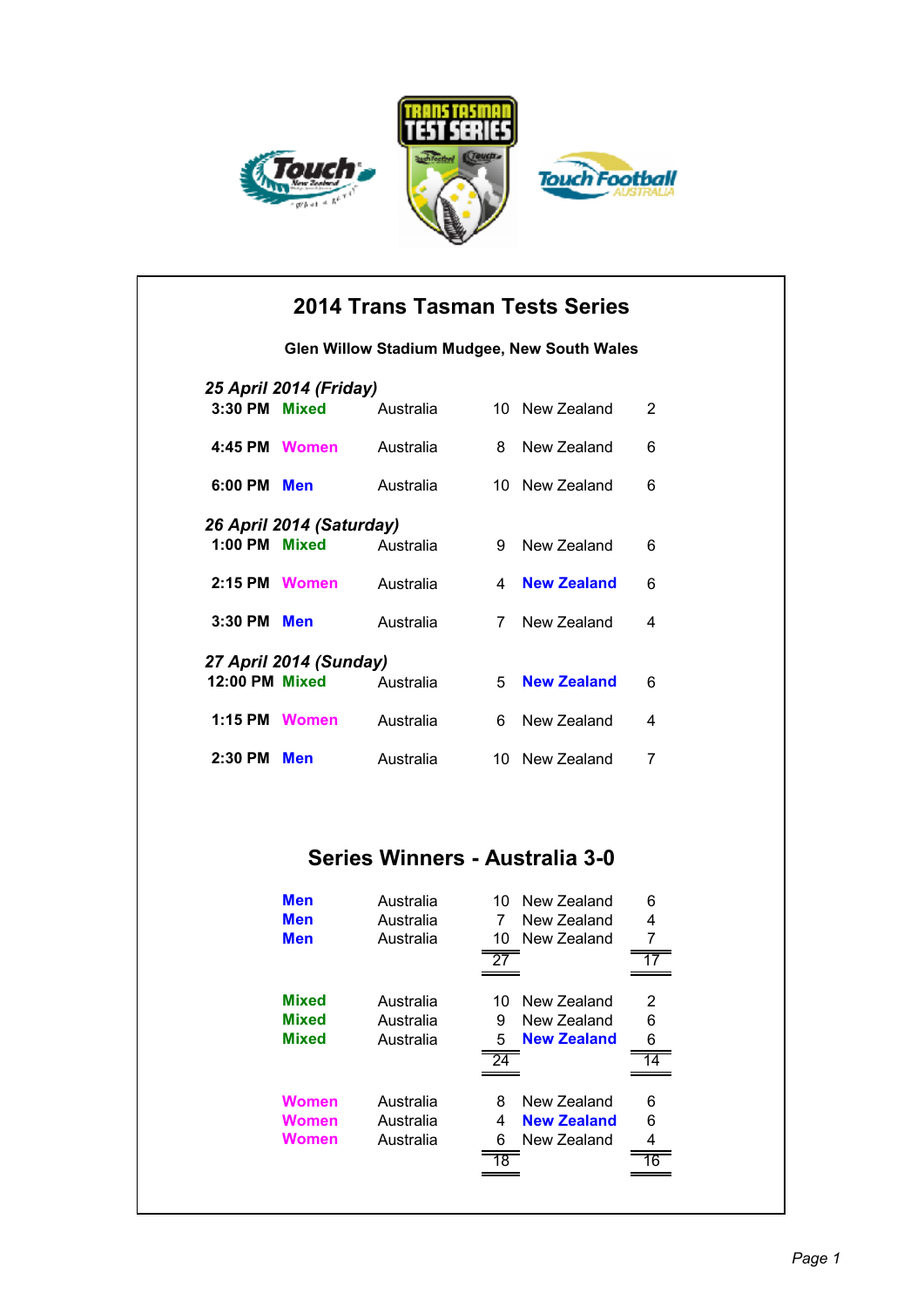## **TOUCHDOWN SCORERS**

## **Men**

| <b>AUSTRALIA</b>                                                                                                                                                                                     |                                                                             | <b>NEW ZEALAND</b>                                                                                                                                                                   |                                                 |
|------------------------------------------------------------------------------------------------------------------------------------------------------------------------------------------------------|-----------------------------------------------------------------------------|--------------------------------------------------------------------------------------------------------------------------------------------------------------------------------------|-------------------------------------------------|
| Sam Brisby<br>Drumayne Dayberg Muir<br><b>Scott Buckley</b><br>Robert Nakhla<br>Dylan Hennessy<br>Matt Tope<br><b>Stuart Brierty</b><br>Tim Good<br>Nick Good<br>Matt Prowse<br><b>Steve Roberts</b> | 6<br>4<br>3<br>3<br>2<br>$\overline{2}$<br>$\overline{2}$<br>$\overline{2}$ | Shaquille Stone<br>Mohi Aupouri<br>Reihana Souter-Finch<br>Henry Tuatea<br>Ruamai Erueti<br><b>Ned Walters</b><br><b>Matthew Sinclair</b><br>Eugene Hepi<br><b>Thomas Fitzgerald</b> | 3<br>3<br>3<br>$\overline{2}$<br>$\overline{c}$ |
| <b>Most Touchdowns in one game</b><br><b>Four Scorers - 2</b><br>various games                                                                                                                       |                                                                             | <b>Most Touchdowns in one ga</b><br>Aupouri & Souter-Finch -<br>Game 3                                                                                                               |                                                 |

|                                    | 27 | <b>NEW ZEALAND</b>                    | 17 |
|------------------------------------|----|---------------------------------------|----|
| am Brisby                          | 6  | Shaquille Stone                       | 3  |
| Irumayne Dayberg Muir              | 4  | Mohi Aupouri                          | 3  |
| cott Buckley                       | 3  | Reihana Souter-Finch                  | 3  |
| Robert Nakhla                      | 3  | Henry Tuatea                          | 2  |
| lylan Hennessy                     | 2  | Ruamai Erueti                         | 2  |
| latt Tope                          | 2  | <b>Ned Walters</b>                    |    |
| <b>Stuart Brierty</b>              | 2  | <b>Matthew Sinclair</b>               |    |
| im Good                            | 2  | Eugene Hepi                           |    |
| lick Good                          |    | <b>Thomas Fitzgerald</b>              |    |
| latt Prowse                        |    |                                       |    |
| Steve Roberts                      |    |                                       |    |
|                                    |    |                                       |    |
| <b>Most Touchdowns in one game</b> |    | <b>Most Touchdowns in one game</b>    |    |
| <b>Four Scorers - 2</b>            |    | <b>Aupouri &amp; Souter-Finch - 2</b> |    |
| various games                      |    | Game 3                                |    |

**Women**

| <b>AUSTRALIA</b>                                                                                                                                                                        | 18               | <b>NEW ZEALAND</b>                                                                                                                                                              |                                                                        |
|-----------------------------------------------------------------------------------------------------------------------------------------------------------------------------------------|------------------|---------------------------------------------------------------------------------------------------------------------------------------------------------------------------------|------------------------------------------------------------------------|
| <b>Catherine Sargent</b><br>Kimberley Sue See<br>Sarah Spacie<br>Maddie Studdon<br>Ashleigh Quinlan<br>Danni Davis<br>Leah Percy<br>Kristin Boss<br><b>Claire Tandek</b><br>Jess McCall | 4<br>4<br>2<br>2 | Morgan Morrow<br>Aleisha Berryman<br>Coral Winiata<br>Ariia Tainui-McIntyre<br>Maia Jean Watene<br>Elesha Dougal<br><b>Hollie Gray</b><br>Ashlynn Waaka-Iraia<br>Megan Campbell | 3<br>3<br>$\overline{2}$<br>$\overline{2}$<br>$\overline{2}$<br>1<br>1 |
| <b>Most Touchdowns in one game</b><br><b>Sargent &amp; Sue See - 2</b><br><b>Games 3 &amp; 1</b>                                                                                        |                  | <b>Most Touchdowns in one</b><br><b>All Scorers - 1</b><br>Each game                                                                                                            |                                                                        |

| <b>AUSTRALIA</b>                                                                                                                                                    | 18               | <b>NEW ZEALAND</b>                                                                                                                                                              | 16                                 |
|---------------------------------------------------------------------------------------------------------------------------------------------------------------------|------------------|---------------------------------------------------------------------------------------------------------------------------------------------------------------------------------|------------------------------------|
| atherine Sargent<br>imberley Sue See<br>arah Spacie<br>Aaddie Studdon<br>shleigh Quinlan<br>)anni Davis<br>eah Percy<br>ristin Boss)<br>Claire Tandek<br>ess McCall | 4<br>4<br>2<br>2 | Morgan Morrow<br>Aleisha Berryman<br>Coral Winiata<br>Ariia Tainui-McIntyre<br>Maia Jean Watene<br>Elesha Dougal<br><b>Hollie Gray</b><br>Ashlynn Waaka-Iraia<br>Megan Campbell | 3<br>3<br>2<br>$\overline{2}$<br>2 |
| <b>Most Touchdowns in one game</b><br><b>Sargent &amp; Sue See - 2</b><br><b>Games 3 &amp; 1</b>                                                                    |                  | <b>Most Touchdowns in one game</b><br><b>All Scorers - 1</b><br>Each game                                                                                                       |                                    |